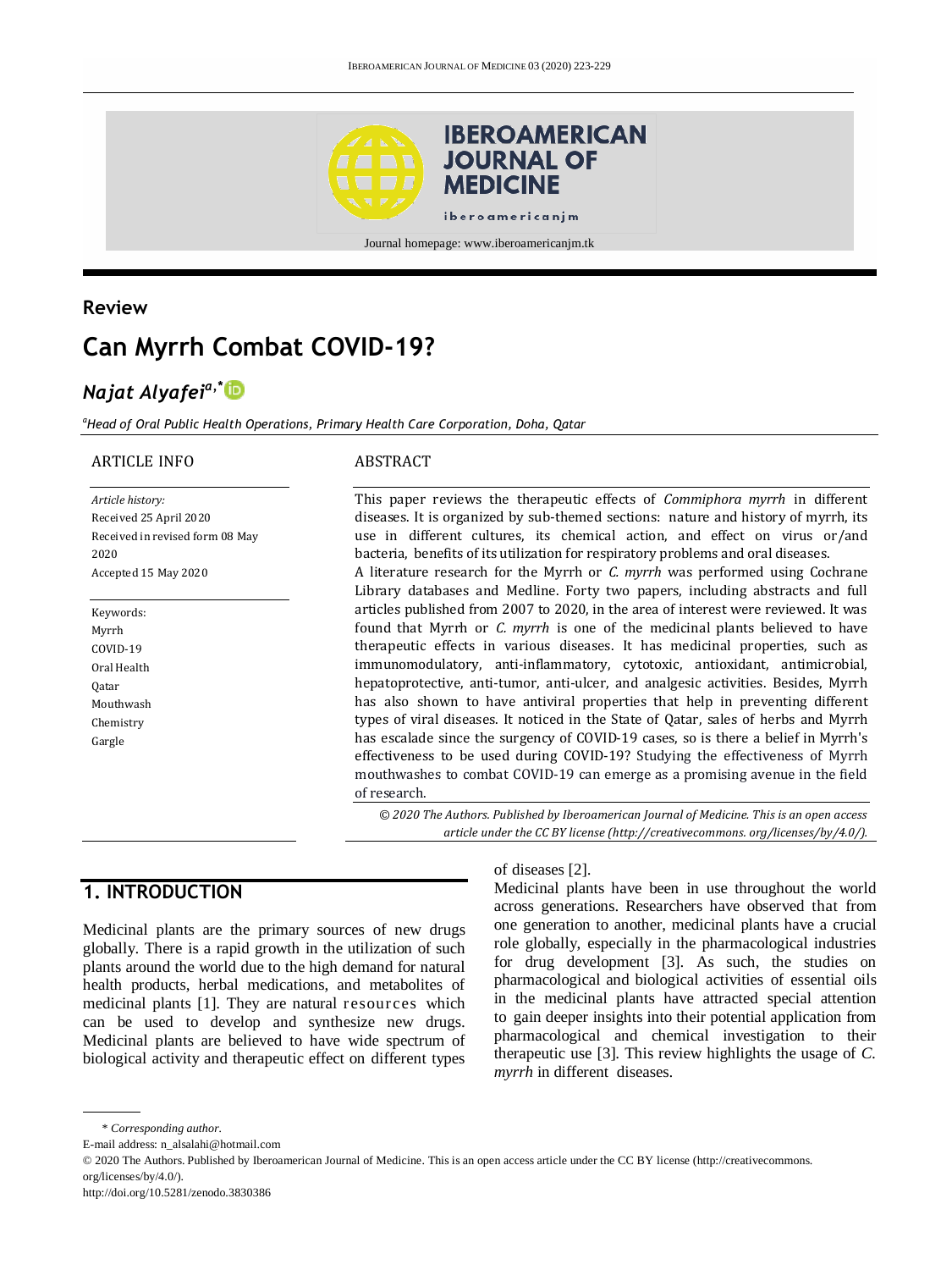The paper is organized on the sub-themes of: nature and history of myrrh, its use in different cultures, its chemical action, and effect on virus or/and bacterial, benefits of its utilization for respiratory problems and oral diseases. (Figure 1).

### **3. USE OF MYRRH IN DIFFERENT CULTURES**



*Figure 1: Myrrh resin. Pictures extracted from reference 4.*

### **2. NATURE AND HISTORY OF** *COMMIPHORA MYRRH*

*Commiphora myrrh* is a tree (Figure 2) belonging to the genus *Commiphora* and is one of the flowering plants in the Burseraceae family [4]. The family of *Burseraceae* consists of 150 different species that originate primarily from the arid tropical and subtropical areas [5]. The name "Myrrh" derived from the word "murr", which is an Arabic language means bitter. Traditionally, in Greek and Chinese literature it is also referred to as *Balsamodendron myrrha*, *C. myrrh* or *Commiphora molmol* [6].

The Commiphora myrrh tree is mainly found in India, East Africa, and Arabia. It produces an aromatic resin, referred to as "Myrrh". Myrrh is an exudate from the bark of the plant, which has therapeutic properties that supports its medicinal use [3, 4]. It is a brownish yellow in color, with aromatic balsamic odour and bitter taste. When combined or mixed with water, it forms an emulsion with different constituents, which include 2% to 8% volatile oil, 23 to 40% resin known as the myrrhin, 40% to 60% gum [7]. The essential oils found in myrrh are used for various purposes, which include cosmetics, perfumes, and secondary metabolites. These oils mainly consist of terpenoids and terpenes. Additionally, myrrh consists of pharmaceutical elements with sesquiterpene lactones that are used to treat some ailments [3].

Myrrh is one of the oldest medicinal plants used in different cultures as a source of medicine for treating different diseases. It has extensive references in Chinese and Roman culture. It is widely used as traditional medicines, especially in Rome, India, Babylon, China, and Greece [8]

Myrrh was first introduced and described in the literature of Chines medicine in 600 AD, where it was explained as the best herbal drug for good health [8]. Myrrh was used in Chinese culture as a traditional medicine for pain management. In the past centuries, Myrrh was the most famous Chinese medicine used together with resinous Frankincense to treat blood stagnation. It was used as a blood moving medicine because of its antioxidant and antiinflammatory activities [9]. Additionally, it is documented that although China is not the leading producer of myrrh, it has the largest market globally, primarily for its use in Chinese traditional medicine [7].

The extract of Myrrh is believed to have anti-cancer activities; hence its consumption induces apoptosis in different types of cancer cell lines, such as that of breast, lung, prostate, and pancreas cancer cell lines [7]. More recent research investigating the chemical compounds and pharmacological properties of myrrh and frankin cen se support their application in Chinese culture to treat cancer.

Besides, the Chinese traditional medicine literature also shows that the myrrh resin is a crucial herbal remedy to vitalize blood circulations, especially in people with ailments associated with menstrual syndromes and stasis.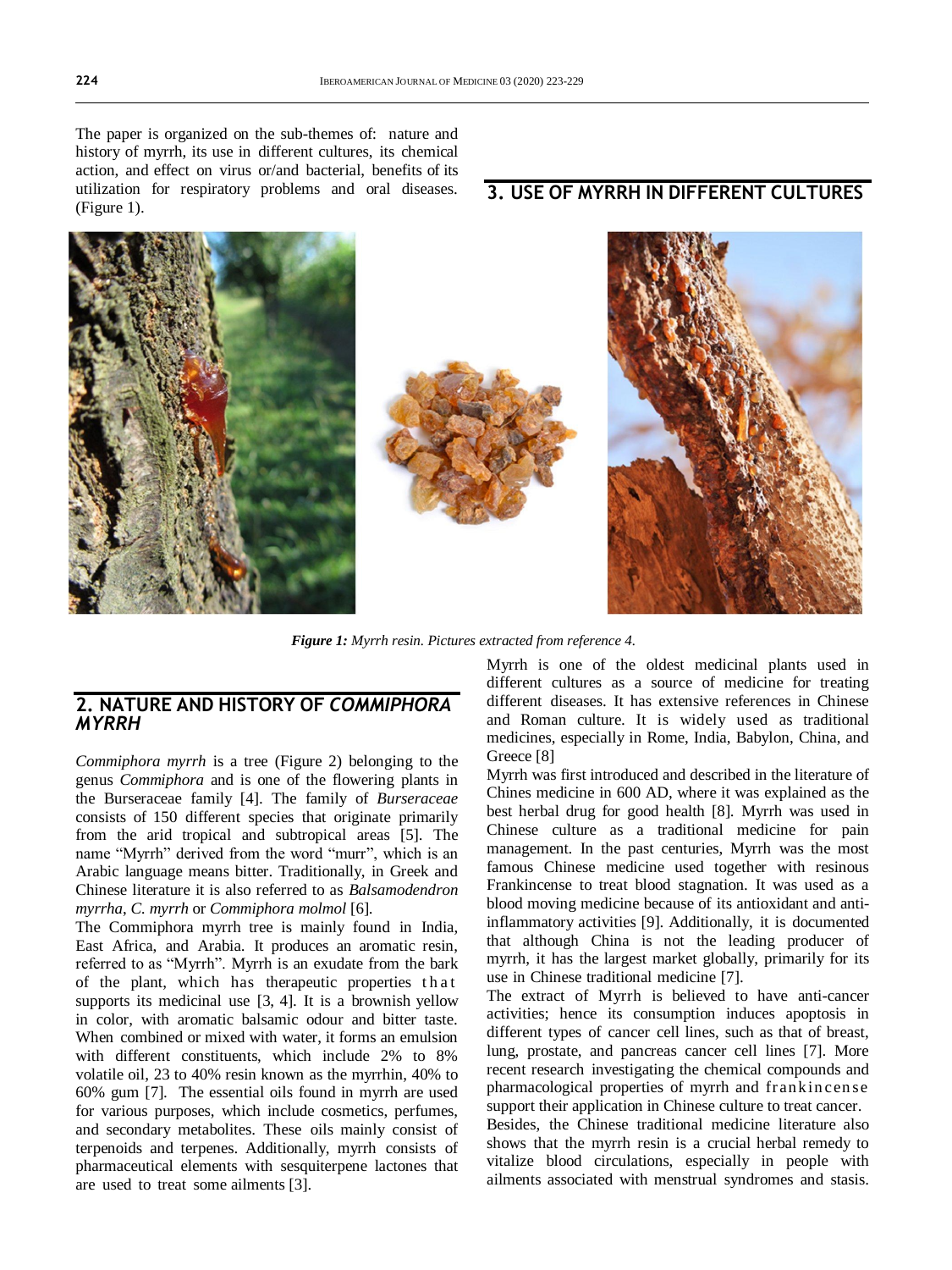It is also believed by Chinese traditional practitioners that myrrh is safe and effective in treating painful inflammation, traumatic injuries, and specific masses. Based on the highest consumption of myrrh resin in China, the People's Republic of China thus remains the leading consumer of nutraceuticals and medicinal development of *Commiphora myrrh.* However, due to the bitterness and strong smell, it is assumed that overdose of myrrh may lead to vomiting, nausea and gastrointestinal tract injuries. As such, the Chinese practitioners advocate the use of myrrh resin in a capsular form or as a pill [11]. In general, traditional Chinese medicine suggest that myrrh has powerful pharmacological effects, which include synergistic analgesic, synergistic anti-inflammation, synergistic blood-activation, and synergistic antibacterial properties when used with frankincense [11].



*Figure 2: Tree of Myrrh. Picture extracted from reference 4.*

Based on the traditions and culture in Egypt, *C. myrrh*  is believed to be more effective in treating infectious diseases, including the *Trichomoniasis vaginalis* infection. It is believed that the use of myrrh extracts is safe in treating and preventing infections only in the reproductive organs of males [12]. The extracts are used as herbal remedies because of anti-inflammatory and antibacterial activities; hence are safe and effective in preventing the occurrence of *Trichomoniasis vaginalis* infections [13]. Also, myrrh is culturally believed to have antiparasitic activities in Egypt where people in Egypt assumed that myrrh is the most effective and safe antiparasitic agent to treat trematode infections [14]. It is believed that the molluscicidal effects of the herbal product of myrrh help in causing permanent loss to the musculature in trematodes.

Researchers explained that the use of traditional medicine remains a key aspect in Saudi Arabian culture in which many patients seek alternatives to use herbal remedies to treat their health conditions [15]. However, there are some cultural beliefs in Saudi Arabia that traditional medicine exposes people to different hazards. The authors also pointed out that the use of large amounts of herbal remedies from myrrh poses health hazards by causing infertility or recurrent miscarriages among

pregnant women. It is evident that despite the cultural beliefs that traditional medicinal with a focus on herbal remedies and religious or spiritual healing to treat medical conditions, myrrh is not recommended for pregnant women because it is believed to be a uterine irritant and can affect female reproductive organs and cause miscarriages or infertility [15], still several compounds isolated from this myrrh resin are crucial in treating specific diseases [16].

### **4. CHEMICAL ACTION OF MYRRH**

Current research has demonstrated that the primary chemical action of myrrh includes anti-inflammatory, anticancer, and analgesic activities.

#### **4.1. ANTI-INFLAMMATORY ACTION**

Myrrh has active compounds that are known to have strong anti-inflammatory effects. This has been attributed to the essential steroid, guggulsterone (GS). The GS found in myrrh acts on acute pancreatitis by inhibiting the activation of c-Jun N-terminal kinase and extracellularregulated protein kinase [17]. In addition, administration of myrrh resin, known as the Commiphora erythraea acts by restoring ROS control and viability of microglia BV-2 cells and reducing the production of nitric oxide and levels of pro-inflammatory cytokines, such as interleukin-6, interleukin-23, interleukin-17, tumor necrosis factor-B and interferon gamma, which are induced by lipopolysaccharides. Similarly, the use of myrrh resin facilitates the reduced expression of tumor necrosis factor-alpha and interleukin-1 beta in the brain and liver [18]. The 4-furanodien-6-one found in myrrh also acts by inhibiting a protein complex known as NF-κB that is involved in controlling transcription in DNA. This action, thus, leads to attenuation of neuro-inflammation, therefore providing anti-inflammatory activity [18]. Additionally, myrrh resin has been found to induce antibacterial activity by acting on specific pathways.

Researchers asserted that myrrh resin acts by inducing haem oxygenase activity, which stops the degradation of IKB alpha as a response to the activation of inflammatory receptors [19]. Such activation plays a crucial role in preventing the translocation of nuclear factor kappaB. It causes inhibition of gene expression under enzyme activity of cyclooxygenase-2 and nitric oxide synthase that inhibits p38 and c-jun N-terminal kinase [20]. In addition to anti-inflammatory effects on nuclear factor kappaB system, myrrh also has significant effects in inhibiting activator of transcription-1 and activator of transcription- 3 (STAT-1 and STAT-3), as well as a signal transducer, which leads to a reduction in the production of cytokines through janus kinase/STAT pathway [21]. It also decreases the down- regulation of suppressor of cytokine synthesis in response to the low production of interferongamma and interleukin-beta. This action acts as the autoregulator of the JAK/STAT pathway through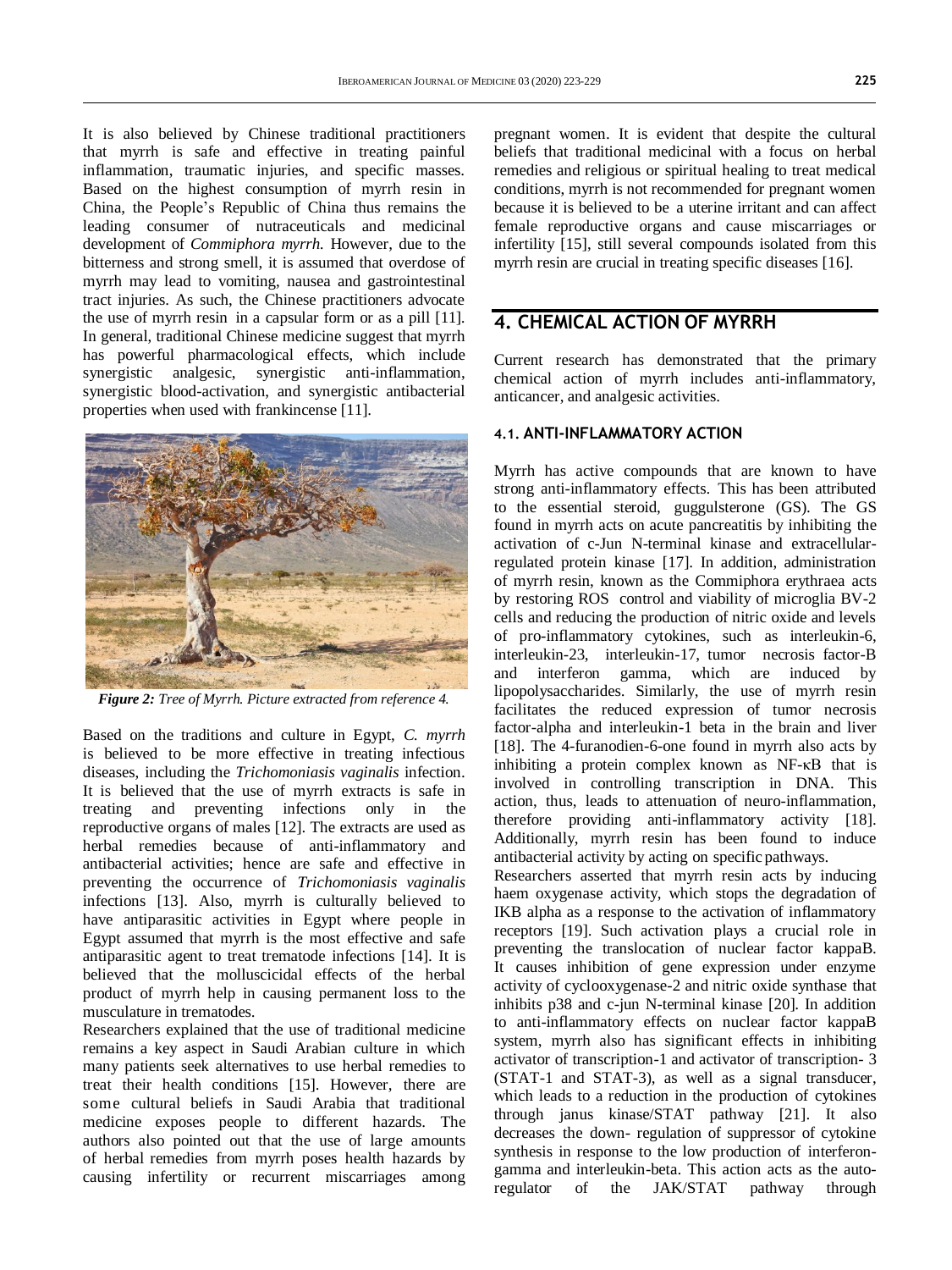transcriptional control of the activator of transcriptions, which also inhibits pathway activation [22].

#### **4.2. ANTICANCER ACTION**

The pharmacological studies have demonstrated the chemical action of myrrh in inducing anticancer activity. The essential compound in myrrh that exerts anticancer effects is elemene, which has been proven to be safe and effective for cancers, including glioblastoma. Elemene, mainly the beta-elemene, has been found to exert the antiproliferation effect by activating thep38MAPK in glioblastoma [23]. Also, myrrh has the compound known as the furose-type sesquiterpene rel-1S, 2S-epoxy-4Rfuranogermacr-10-3n-6-one, which contains a week cytotoxic activity against the cell line MCF-7 of breast cancer. Such a compound, together with bisabolene compound in myrrh acts effectively by reducing the growth of breast tumors, which indicates that myrrh can be used in pharmacology as a novel anti-breast cancer drug [24, 25]. On the other hand, the cyclobolinane triterpenoids found in myrrh acts by exerting moderate cytotoxic activity against the PC3 and DU145 of prostate cancer cell lines [7].

Triterpenoids and guggulsterone in myrrh act chemically on cyclin in tumor cells. The steroids act by inhibiting cyclin regulation, which, in turn, affects the growth and multiplication of tumor cells. They induce cell death or apoptosis through the down-regulation of the anti-apoptotic gene product. It inhibits the proliferation of cells and induces apoptosis of HepG2 cells, which, in turn, activates the intrinsic mitochondrion pathway [26, 27]. Besides, myrrh extracts act by interacting with the Bcl family of proteins, which facilitates the pro-apoptotic activity. Due to such interaction, myrrh induces proapoptotic protein expression while reducing the expression of Bcl proteins, mainly the Bcl-2 and Bcl-xl proteins [28]. When taken at low doses, myrrh works by activating the mitogen-activated protein kinase (MAPK) pathway of cancer cells and such action promotes the phosphorylation of N-terminal kinase and P38, which have a crucial role in both adaptive and innate immune systems [29].

#### **4.3. ANALGESIC ACTION**

The myrrh has proven to be useful analgesics in ancient times due to significant compounds that act effectively as pain relievers [10]. The sesquiterpenes furanocudesma-1, 3-diene, and curzerene found in myrrh are essential compounds that act on the opioid receptors in the central nervous system by exerting analgesic activity [10]. In addition, the sesquiterpenes furanocudesma-1, 3-diene in myrrh, especially those extracted from *Commiphora mukul* has significant effects in relieving abdominal pain and alleviating health hyperalgesia. As a consequence, such extracts act by alleviating the pain in peripheral nerves from chronic compressive injuries that affect the sciatic nerves. Also, the extracts can be used as the alternative medication to treat nerve pains [30]. Additionally, the current study showed that compounds, such as lindestrene and sesquiterpenes furanocudesma-1, 3-diene found in myrrh have chemical action by acting on nerves and body joints to relieve pain. The compound acts by suppressing the production of prostaglandins and block the inward sodium currents, hence alleviating feelings of pain [22]. The high content of furanodiene compounds works by alleviating low pain and fever-dependent pain [5].

### **5. EFFECT OF MYRRH ON VIRUS AND BACTERIA**

The impacts of myrrh on viruses and bacteria are well documented in previously conducted studies. The existing empirical evidence shows that myrrh extracts have viral effects in which the extracts from such plants have antibacterial and antiviral activity against different strains of viruses [16, 31]. A study investigated the antibactericidal, antifungal, and antiviral activity of essential oils from myrrh extracts supported the efficacy of the extracts in reducing the growth of different strains of bacteria and virus [31]. The study found that essential oils in myrrh provide antiviral activity against influenza virus type A (H1N1) and herpes simplex virus type 1 (HSV-1). The study found that myrrh acts by directly causing inactivation of free viral particles and interfere with the virion envelope structures, which are crucial for the virus to enter the host cells [31]. Also, the extracts act by inhibiting DNA polymerase in viral strains; therefore, preventing viral resistance to specificmedications. As such, myrrh can be used as antiviral medication in which new drugs can be developedwith the use of the extracts and ensure that they target DNA polymerase [31].

In terms of antibacterial effects of myrrh, a study showed that the essential oils in myrrh have antibacterial activity against different strains of bacteria, including *Staphylococcus aureus, Pseudomona aeruginosa,* and *Klebsiella pneumoniae* [16]. It demonstrated that the Oleo gum resin from *C. Myrrh* or *molmol* and essential oil cream from myrrh play a crucial role in reducing the resistance of bacteria. The study disclosed that the extracts have bactericidal activity and molluscicidal activity, which helps the bacterial from developing resistance to specific drugs. The extracts prevent multidrug resistance of bacteria; hence they are essential agents to use in multidrug pharmaceutical preparation of drugs [16]. Previously conducted studies showed similar information about the efficacy of myrrh resin in terms of antibacterial activity [31, 32, 33]. The studies showed that terpenoids found in myrrhextracts have antimicrobial, molluscicidal activity, anti-hyperglycemic, and cytotoxic activities, which make them essential therapeutic agents against Gram-positive and Gramnegative bacteria [32].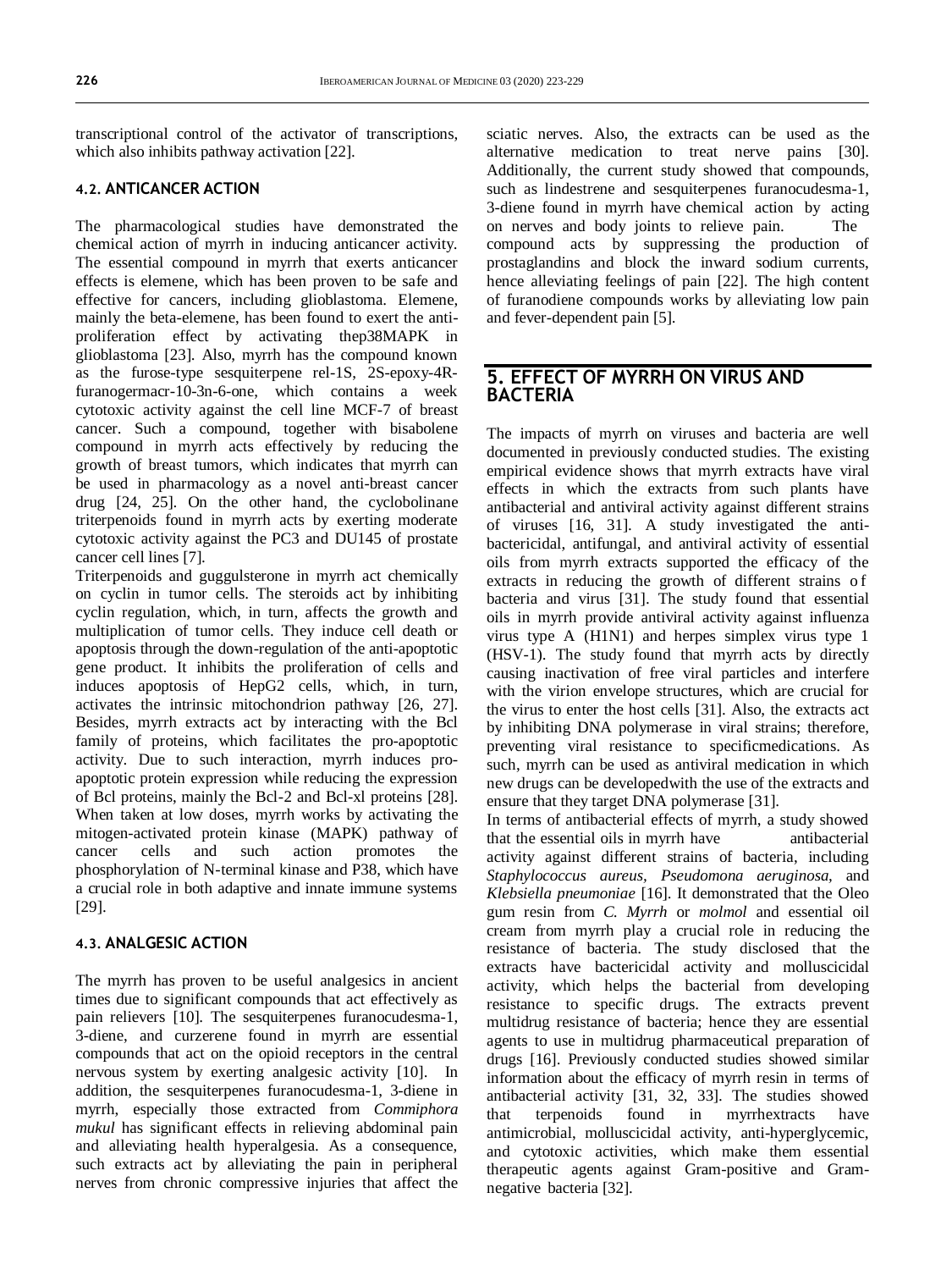Further, the study revealed that due to biological and bactericidal activities of myrrh, the extracts or resin from *Commiphora myrrh* could be used as broad-spectrum drugs against multidrug-resistant bacteria, such as *Staphylococcus aureus, Pseudomona aeruginosa, and Klebsiella pneumoniae* [16].

### **6. USE OF MYRRH FOR RESPIRATORY INFECTIONS**

*Commiphora myrrh* or myrrh has also been found to have clinical effects on chest infection and sore throat, mainly acting by suppressing the inflammation [16].

The review found that *C. myrrh* extracts and essential oils are used to develop expectorants, which are the essential medication for respiratory diseases, such as chest infections and associated ailments [6]. Similarly, a study supported the effects of aromatic gum resin in myrrh on chest infections [35]. The resin acts by exerting antiinflammatory and cytotoxic activity against bacterial or fungal infection, causing chest ailments. It is also shared that resin or extracts in *C. myrrh* have antiinflammatory and analgesic action, supporting the use of myrrh as an essential traditional or herbal remedy for different chest infections [22].

The existing body of evidence demonstrates that the volatile compounds, which include essential oils that are rich in furanosesquiterpenoids have antiseptic and antifungal properties, which are essential in treating mild inflammation that can lead to sore throat and related ailments in the pharyngeal and oral mucosa [36]. Also, myrrh has antiseptic properties that help in treating sore throat. Studies explained that myrrh is used together with peppermint and menthol to treat sore throat [37]. The authors shared that the myrrh gum can be used as a mouthwash, and since it has expectorant activities, it can act by reducing inflammation in the throat, hence preventing sore throat and related infections. It is evident that combining the myrrh extracts with peppermint oil and menthol, which, when administered as a mouthwash, it promotes mucosal circulation in the bronchial tract and throat [37]. Thus, in swollen tissues that occur due to sore throat, the extracts exert anti-oxidant, antibacterial, and anti-inflammatory effects, which help to treat sore throat, and in turn, prevent the onset of tonsillitis because it helps in triggering regeneration of healthy tissues and cells [37].

### **7. EFFECT OF MYRRH ON NASAL CONGESTION**

Administration of myrrh or extracts from *Commiphora myrrh* helps in reducing nasal congestion in common cold and flu infections. Myrrh resin can be used as an immunostimulant during cold and flu season where it acts by strengthening the immune system and acts as an

expectorant to treat nasal congestion [38]. Few drops on myrrh oil can be added to hot water and inhaled in the form of steam have been used traditionally. The analgesic effects of myrrh also help to reduce headache associated with nasal congestion [39].

### **8. EFFECT OF MYRRH IN THE ORAL CAVITY**

It is found that myrrh suspension in low quantities is effective and produces clinical benefits as a mouthwash, especially when treating intra-oral mucosal wounds [40]. Additionally, a pilot clinical study that examined the effects of using *C. myrrh* as mouthwash supported the antiplaque and anti-inflammatory activities [41]. The study was a randomized controlled trial that was conducted

among healthy subjects in which gingivitis was allowed to develop, and the participants were assigned *C. myrrh*  mouthwash. The trial revealed that the use of *C. myrrh* extracts as the mouthwash has significant effects in treating gums by reducing gingival inflammation [40]. In comparison to other mouthwash agents, such as Miswak, it has been found the myrrh extracts are more effective in terms of anti-inflammatory and anti-plaque activity to prevent gingivitis. This is evident in a study comparative clinical trial which compared the efficacy of using Miswak and myrrh mouthwashes against chlorhexidine in reducing chronic gingivitis [42]. The study revealed that myrrh is more effective in reducing gingivitis inflammation compared with Miswak and chlorhexidine, in which the subjects who participated in the study showed clinical improvement with myrrh mouthwash [43].

### **9. CAN MYRRH COMBAT COVID-19?**

Myrrh or *C. myrrh* is one of the medicinal plants believed to have therapeutic effects in various diseases. It is believed that *C. myrrh* has medicinal properties, such as immunomodulatory, anti-inflammatory, cytotoxic, antioxidant, antimicrobial, hepatoprotective, anti-tumor, anti-ulcer, and analgesic activities. As a consequence, myrrh can be used to treat different types of diseases because of their therapeutic activities. Besides, myrrh antiviral activities that helps in preventing different types of diseases. As such, there is a possibility that myrrh or *C. myrrh* could be effective in treating the current cases of COVID-19.

It noticed in the State of Qatar, sales of herbs and Myrrh has escalade since the surgency of COVID-19 cases [44], and the price of Myrrh has soared equivalently. Whether this trend can attribute to the traditional beliefs in indigenous remedies or the existent preventive or therapeutic effects of Myrrh needs to be investigated. Studying the effectiveness of Myrrh mouthwashes to combat COVID-19 can emerge as a promising avenue in the field of research.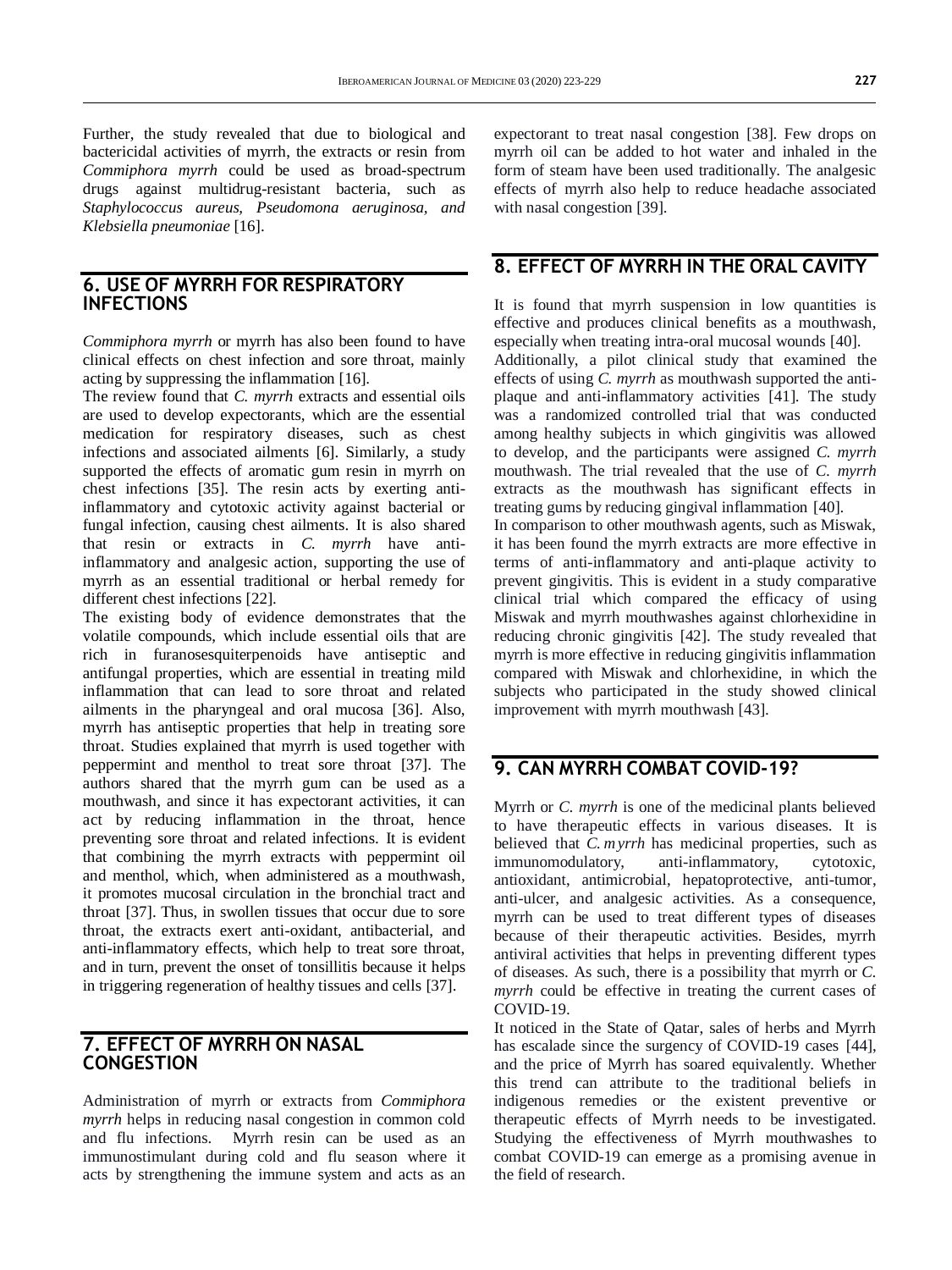### **10. REFERENCES**

*1. Malosh RE, Martin ET, Ortiz JR, Monto AS. The risk of lower respiratory tract infection following influenza virus infection: A systematic and narrative review. Vaccine. 2018;36(1):141-7. doi[: 10.1016/j.vaccine.2017.11.018.](https://doi.org/10.1016/j.vaccine.2017.11.018)*

*2. Chen SL, Yu H, Luo HM, Wu Q, Li CF, Steinmetz A. Conservation and sustainable use of medicinal plants: problems, progress, and prospects. Chin Med. 2016;11:37. doi[: 10.1186/s13020-016-0108-7](https://doi.org/10.1186/s13020-016-0108-7).*

*3. Singh R. Medicinal plants: A review. J Plant Sci. 2015;3(1):50-5. doi: [10.11648/j.jps.s.2015030101.18.](http://article.sciencepublishinggroup.com/html/10.11648.j.jps.s.2015030101.18.html)*

*4. Shutter stock websites. Myrrh pictures[. https://www.shutterstock.com/image](https://www.shutterstock.com/image-photo/close-myrrh-resin-commiphora-myrrha-1289130916)[photo/close-myrrh-resin-commiphora-myrrha-1289130916.](https://www.shutterstock.com/image-photo/close-myrrh-resin-commiphora-myrrha-1289130916)*

*5. Gadir SA, Ahmed IM. Commiphora myrrha and commiphora Africana essential oils. J Chem Pharm. 2014;6(7):151-6.*

*6. Germano A, Occhipinti A, Barbero F, Maffei ME. A pilot study on bioactive constituents and analgesic effects of MyrLiq®, a Commiphora myrrha extract with a high furanodiene content. Biomed Res Int. 2017;2017:3804356. doi: [10.1155/2017/3804356.](https://doi.org/10.1155/2017/3804356)*

*7. Shameem I. Phytochemical & therapeutic potentials of Murr makki (Commiphora myrrha): A review. Indian J Appl Res. 2018;8(9):102-4.*

*8. Shen T, Lou HX. Bioactive constituents of myrrh and frankincense, two simultaneously prescribed gum resins in Chinese traditional medicine. Chem Biodivers. 2008;5(4):540-53. doi[: 10.1002/cbdv.200890051.](https://doi.org/10.1002/cbdv.200890051)*

*9. Ahamad SR Al-Ghadeer AR, Ali R, Qamar W, Aljarboa S. Analysis of inorganic and organic constituents of myrrh resin by GC-MS and ICP-MS: An emphasis on medicinal assets. Saudi Pharm J. 2017;25(5):788-94. doi: [10.1016/j.jsps.2016.10.011.](https://doi.org/10.1016/j.jsps.2016.10.011)*

*10. El Ashry E, Rashed N, Salama O, Saleh A. Components, therapeutic value and uses of myrrh. Pharmazie. 2003;58(3):163-8.*

*11. Cao B, Wei XC, Xu XR, Zhang HZ, Luo CH, Feng B, et al. Seeing the unseen of the combination of two natural resins, frankincense and myrrh: Changes in chemical constituents and pharmacological activities. Molecules. 2019;24(17). pii: E3076. doi[: 10.3390/molecules24173076.](https://doi.org/10.3390/molecules24173076)*

*12. Nomicos EY. Myrrh: medical marvel or myth of the Magi?. Holist Nurs Pract. 2007;21(6):308-23. doi: [10.1097/01.hnp.0000298616.32846.34.](https://doi.org/10.1097/01.HNP.0000298616.32846.34)*

*13. El-Sherbiny GM, El Sherbiny ET. The effect of Commiphora molmol (Myrrh) in Treatment of Trichomoniasis vaginalis infection. Iran Red Crescent Med J. 2011;13(7):480-6.*

*14. Abdul-Ghani RA, Loutfy N, Hassan A. Myrrh and trematodoses in Egypt: An overview of safety, efficacy, and effectiveness profiles. Parasitol Int. 2009;58(3):210-4. doi[: 10.1016/j.parint.2009.04.006.](https://doi.org/10.1016/j.parint.2009.04.006)*

*15. Al-Jaroudi D, Kaddour O, Al-Amin N. Risks of Myrrh usage in pregnancy. JBRA Assist Reprod. 2016;20(4):257-8. doi[: 10.5935/1518-0557.20160050.](https://doi.org/10.5935/1518-0557.20160050)*

*16. Khalil N, Fikry S, Salama O. Bactericidal activity of Myrrh extracts and two dosage forms against standard bacterial strains and multidrug-resistant clinical isolates with GC/MS profiling. AMB Express. 2020;10(1):21. doi: [10.1186/s13568-020-0958-3.](https://doi.org/10.1186/s13568-020-0958-3)*

*17. Kim DG, Bae GS, Choi SB, Jo IJ, Shin JY, Lee SK, et al. Guggulsterone attenuates cerulein-induced acute pancreatitis via inhibition of ERK and JNK activation. Int Immunopharmacol. 2015;26(1):194-202. doi: [10.1016/j.intimp.2015.03.030.](https://doi.org/10.1016/j.intimp.2015.03.030)*

*18. Bellezza I, Mierla A, Grottelli S, Marcotullio MC, Messina F, Roscini L, et al. Furanodien-6-one from Commiphora erythraea inhibits the NF-κB signalling and attenuates LPS-induced neuroinflammation. Mol Immunol. 2013;54(3-4):347-54. doi[: 10.1016/j.molimm.2013.01.003.](https://doi.org/10.1016/j.molimm.2013.01.003)*

*19. Cheng YW, Cheah KP, Lin CW, Li JS, Yu WY, Chang ML, et al. Myrrh mediates haem oxygenase‐1 expression to suppress the lipopolysaccharide‐induced inflammatory response in RAW264.7 macrophages. Journal of Pharmacy and Pharmacology. 2011;63(9):1211-8. doi: [10.1111/j.2042-7158.2011.01329.x.](https://doi.org/10.1111/j.2042-7158.2011.01329.x)*

*20. Manjula N, Gayathri B, Vinaykumar KS, Shankernarayanan NP, Vishwakarma RA, Balakrishnan A. Inhibition of MAP kinases by crude extract and pure compound isolated from Commiphora mukul leads to down regulation of TNF-α, IL-1β and IL-2. International Immunopharmacology. 2006;6(2):122-32. doi[: 10.1016/j.intimp.2005.07.001](https://doi.org/10.1016/j.intimp.2005.07.001)***.**

*21. Lv N, Song MY, Kim EK, Park JW, Kwon, KB, Park BH. Guggulsterone, a plant sterol, inhibits NF-κB activation and protects pancreatic β cells from*